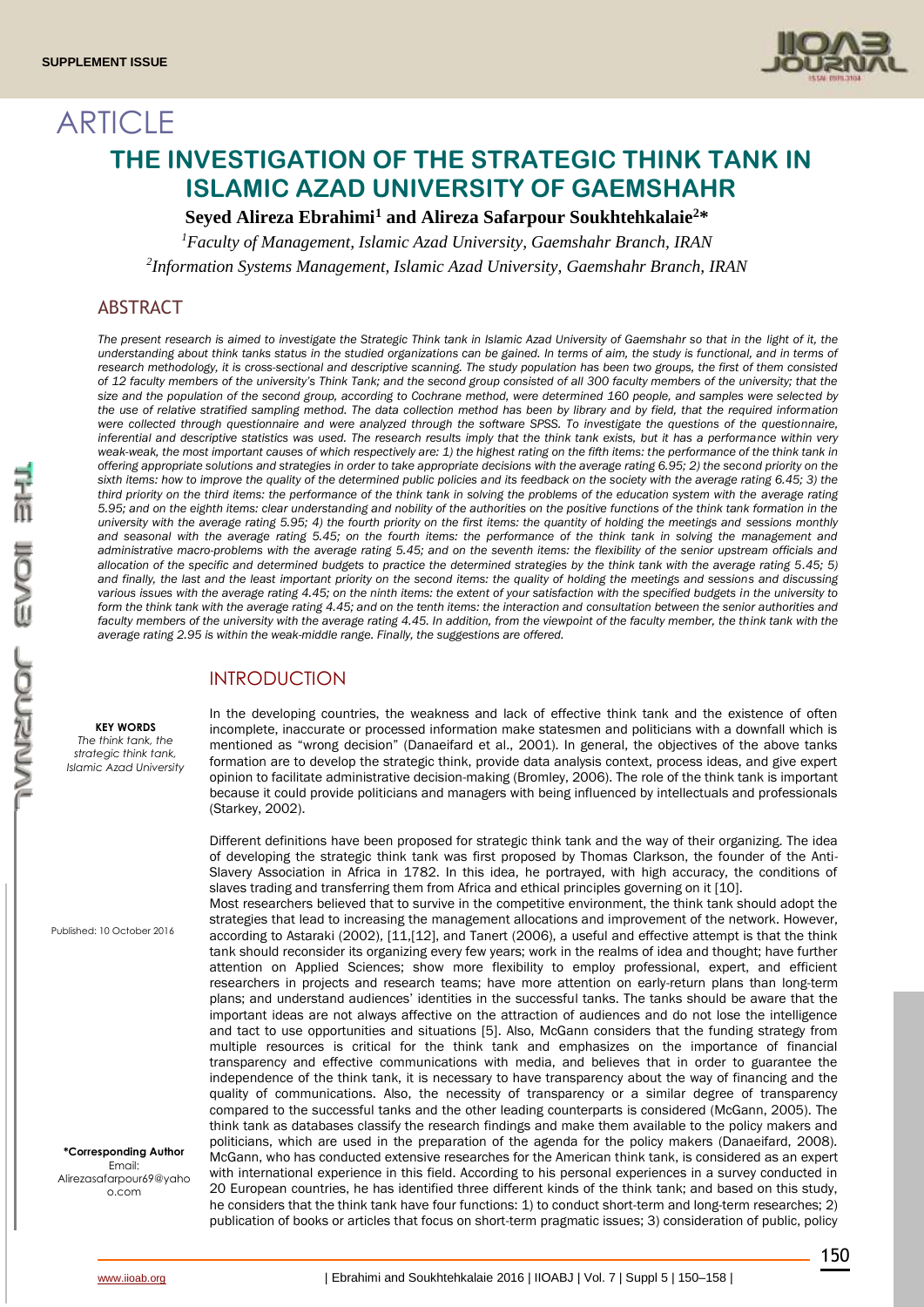

makers, and media opinions; and 4) to provide the government with stable personnel (McGann, 2005). In the recent years, the role of think tank in improving the quality of public policies has become more important; because the think tank affect the adoption of better policies, and in the viewpoint of experts and scholars, understanding this impact could be affective on taking base decisions in order to revise and improve their participation in the cycle of public policies (preparation of agenda, development, implementation, and evaluation) (Alavani, 2007).

In today universities, the process of policy-making and decision-making at various levels needs specific organizing. Rapid enhancements of the world and growing dimensions of improvement are factors that determine the necessity for rapid development of policies and patterns of decision-making; something that is not possible without the use of new ideas, and documentation and summarizing the experiences and opinions of experts and creative peoples. The speed of local developments and the emergence of crosssectional requirements in the new era, in most cases, have led to consumption of predecessors' intellectual assets of by universities in the country; and due to the lack of investment in the intellectual foundation, inadvertently, the past capital is spent widely and universities are involved in routines. For example, it can be acknowledged that in health education, research, and … systems, there is nothing but copying, and also in their executive areas, thought position and philosophical do not appear. The think tank is a rational strategy to strengthen the thinking and idea-processing institutions. It seems that the strategy of the think tank when faced with destructive politicization, translation, and populism mentalities in university and research tanks, can guide society towards innovation and creative decision-making.

The think tanks are environments to nurture talents and educate institution and university elites and provide the update context and the emergence of such forces. Accurate identification and description of the university issues, critical assessment of policies, current programs and issues and emerging issues and offering views, conversion of general ideas and raw suggestions into applicable policies and programs, the localization of policies derived from benchmarking and comparative studies, preparing the ground for the constructive exchange of information and opinions between experts, the identification and education of experts in policy-making researches, creating consensus among executives and conducting futurology and foresight studies are among the think tank tasks.

In addition to what was said, one of the reasons and necessities for building the think tank in university and scientific tanks is their incomplete efficiency. In addition to educating the experts in all fields in the country, universities should address developmental researches and provide a space for the development of thought and creativity. In such a situation, in addition to performing the university tasks, the think tanks could also be a space for attracting the elites of the country. However, the present study seeks to examine the situation of the think tank in Islamic Azad University of Gaemshahr.

# Research literature

# Theoretical bases of research

# The origin of creating the think tank

By the addition of needs and the complexity of responding to them, the complexity of the existing relationships, the speed of environmental development, and dynamics of structures in all areas, the need to make right decisions and more creativity is sensed because one of the problem-solving solutions in the field of management is creativity; i.e. to find an appropriate and optimal answer to developments and events. In this regard, one of the tools for creativity and making new ideas that makes rid of the bad habit of action before thinking or thinking after action and provides an opportunity for conceptualization and making concept is the think tank; the main mission of the think tank is intellectual and advisory support for policy-makers and decision-makers and manipulation of the idea and knowledge in order to fulfill the organizational goals (Adiani, 1:2006).

The Think tanks, with the goals they have ahead, invite somehow to self-esteem and self-awareness, following it self-reform is achieved as well. To achieve an agreement on the vote, debate occurs and thus creativity also shows itself. The think tank is an institution or organization that offers ideas or advices about political, trade, social, military, and etc. issues based on collective and hierarchical action; In other words, organizations that employ theorists and thinkers to provide policy-makers with analyses and guidelines for macro issues. The think tanks are the strategic research and thought-making tanks that conduct applied research by basic meditations and generate thoughts, ideas, and knowledge for universities and research tanks and make them operational for politicians and executives. The think tank, by engaging in issues and challenges that are beyond the abilities of individuals or average specialist groups of shows its role well. Long-term and in-depth study is the wok style of the think tanks. The think tanks have had a good development but in different names that their substance is the think tank; Different names such as institution, foundation, think club, policy-making tank, and other names that by referring to process of their activities, it could be received that they act in the form of think tanks. The think tank members can be classified in the two groups of intellectual elites and instrumental elites. Theoretical (intellectual) elites are those who have academic experience; or in other words, they know the science and theory of the topic, have understood the human thought theoretically, and also have the necessary information about interdisciplinary concepts. The second or instrumental groups are those who have had activity experience in different fields in the past and have enough experience to thinking.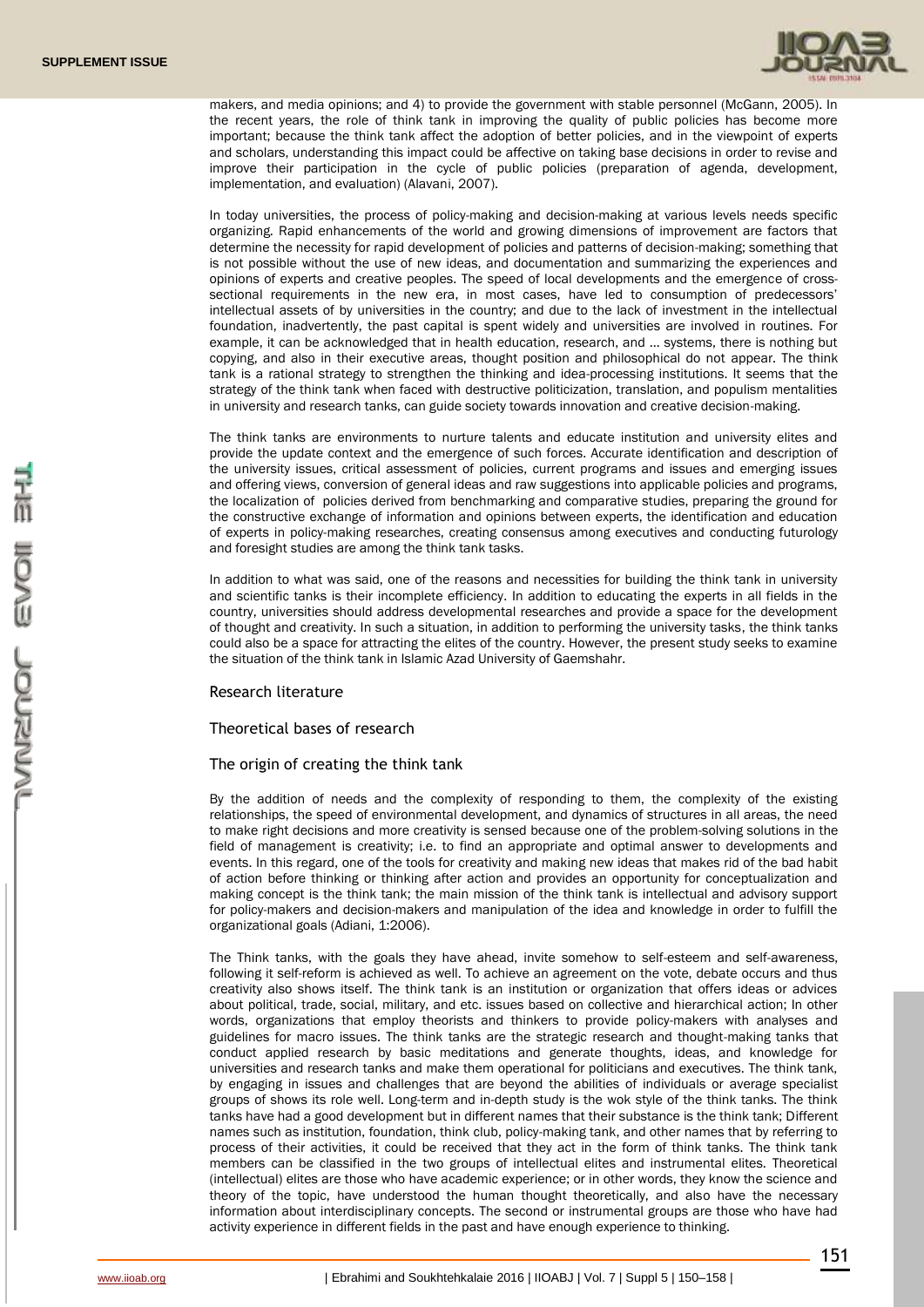

The think tanks could originate from basic and important issues or stem from an individual's or a small group of experts' mind. In general, two main reasons for creating these tanks are mentioned:

First, the need for building a national institutional had been sensed so that it does qualified research in national and international subjects, in particular the subjects related to the foreign policies, because there were not any constitutions in this context. Second, there was no institution that can bring together professionals and experts in these subjects. As a result, think tanks obviate these needs by the help of brainstorming techniques.

# Understanding the nature of think tank

Think tanks as the substrate shaping public opinions and decision-making for community managers, in some communities, have an affecting mission. This mission is getting deeper and more effective. In future societies that cultural, social, political, scientific, technological, and economic movements will not be formed exclusively in terms of time and thought of a government and the party forming that government, those are strategic think tanks that could be the guiders for these movements based on their own knowledge and value. In the not too distant future, the think tanks would be the mechanism for applying the knowledge of scientists in practice and society, specially, for playing the role of humanities and social sciences in policy-making and decision-making area. The way of organizing the think tanks also plays an important role in the richness of their research and activities. Experts believed that the members of the think tank group might offer effective returns and work results. Nevertheless, it should be noted that adoption of more appropriate tactics by management in order to organize think and research groups and form the strategic think tanks will make achievement of results and finding more effective and satisfactory. As such, Strachan (2002) believes that the review of groups' performance and organizing are considered as an opportunity, so three tasks should be considered: first, there are several options, based on which the think tank activities can be organized; second, it is necessary that some information about the way of doing operations in different conditions are offered by groups in the think tank; third, senior managers of groups in the think tanks should be offered helpful advices, so that in the assessment of the nature of existent organizing as the best and the most appropriate situation for doing the considered activities, they could attempt effectively (Raymond, 2002).

In some viewpoints such as McGann and Boucher (2005), tanks have been divided into different groups of research institutions that do activities on the university think tanks like advisory think tanks based on the contract and for-profit, and the interest groups of party think tanks and parties-affiliated research tanks; while Pohan (2008) notes that in general, discussions on the think tanks have witnessed major changes, such as changes based on public specialization in the recent years. This insight change differs widely from what was common in the literature of America and Europe in the past. In other words, some kind of mergers and acquisitions in the past views and what exists today towards these tanks has been done. The research conducted through comparing the think tanks in different countries including Europe and America imply the high influence of the way of organizing in effectiveness of their activities (McGann, 2007).

# The theory and components of the think tank

The theory of think tank is to open mind in the fundamental areas of thought. This theory has three components:

1. A room for think-making and thinkers' conceptual thinking;

2. A room for providing think-makers and planners a recognition to promote the thinking culture in the society and organization;

3. A workshop for think-making and the revival of fundamental thinking based on the studies that these workshops are as the seat of thought and the extract of the think tank. In other words, the think tank has a research and education instruction and does local shaping, so that in all organizational areas, those who have the background of think-making and understanding the think, enjoy the necessary facilities and opportunities in scoring their thoughts (Hart and Vromen, 2006).

# The tasks of the think tank

#### Three-task Strategy:

Organizing the activities of the think tank;

Promoting the knowledge of the think tanks group in the way of doing operations in different situations; Offering useful advices for senior managers of groups in the think tanks to assess the nature of organizing used by the think tank and prepare the best situation and the most appropriate way for the think tanks. To do the considered works, another important factor that have attracted the attention in the tanks organizing is the impacts of the funding suppliers' decisions on the way of selecting the researchers by the think tanks.

Hart and Vromen believe that easy and sufficient funds are not always available for the think tanks, therefore in the case of funds shortage, the first part of activities that are usually excluded from the budget is the issues related to the scientific research and investigations in the body of governmental organizations. Hence, most suppliers of financing in the private sector request that the think tanks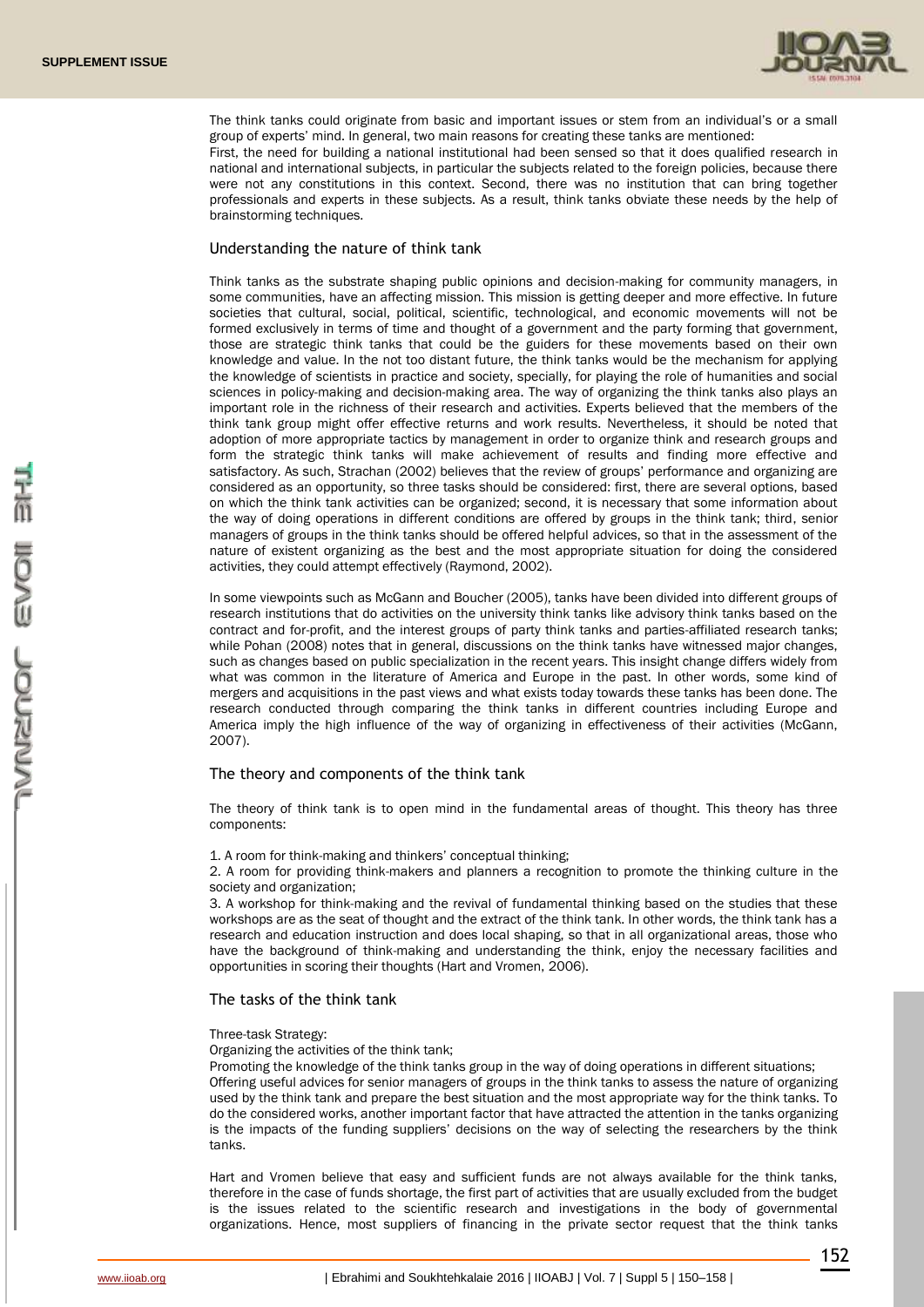

address issues based on the applied projects rather than producing new ideas. At the present, most think tanks are under this pressure that firstly, they should be more flexible in the researcher selection; secondly, rather than offering long-term programs and ideas, they should address issues, effect of which will be short-term and early-returned; thirdly, thoughts and imagines based on the knowledge, relying on the professional reputation and scientific rating of its provider might not be applicable, or the applicant or client, exclusively with emphasis on the scientific and professional status of the theory and idea owner would not be interested in accepting the idea, but in such cases, with the critical attitudes stated towards such ideas, they would prefer to reach their considered achievements by conducting research that personally provides their financial resources (Hart and Vromen, 2008).

# Barriers to organizing the effective think tanks

One of the important challenges that always preoccupy the minds of policy-makers and politicians is the investigation of different alternatives of different combinations of possibilities and the selection of the best existing objects for decision-making based on data and information. In the developed countries, with regard to the time element, the above tasks have been devolved to the groups consisted of knowledgeable, experienced, outstanding, and renowned researchers, so that after their reviews, they present the best existent options to policy-makers and managers for decision-making. Now, the above tanks, which have been mentioned as the strategic think tanks, have significant application in most countries of the world. Also, in our country, according to the Fourth Economic, Social, and Cultural Development Program, the establishment of the think tanks has been placed on the government agenda. In the industrial countries, the tasks of data collection, their processing, and decision-making based on the provided information have been devolved to the groups consisted of researchers with scientific experiences in policy-making and management, so that after the investigation of different alternatives and combinations of various possibilities, they offer the best existent options for decision-making to managers. Hart and Vromen introduce a new kind of think tanks that always at the time and place, to evolve ideas, seeks to hold seminars and meetings to increase discourses. In most cases, the world of think tanks differs somewhat from other emerging professions. In a wide range, the strategic think tanks are increasingly shaping horizontally or by operating beyond geographical boundaries and other directions. This means that equations related to the principles priorities of the think tanks formation are changing, and at the present, the serious attention of the strategic think tanks is focused on building expertise to manage complex networks of the policy-making process (Hart & Vromen, 2008).

The strategic think tanks in Europe, with the participation of a large number of institutions and researchers in different areas, have been structured. The existent of various sources of funding for the think tanks has led to the formation of a more effective organizing for these tanks. For example, the increased scientific validity for the studies of the tanks is provided through appropriate financing for each project. In this regard, McGann and Boucher, with emphasis on numerous obstacles being faced by think tanks, especially the existent conflicts and tensions between financing and scientific validity as well as the challenges shaped by interactions between decision-makers and the media, believe that the capabilities and capacities of some think tanks are practiced only if the conflicts between scientific validity on the one hand and the need to create effective consultations to reach decision-makers on the other hand are managed in the best way (McGann & Boucher, 2008). Bell et al. believe that the strategic think tanks now have had successful activities in most major decision-making bodies and even in the private companies in the industrial countries of the world, so that it could be claimed that the rapid development of these activities are somehow related to the human enhancements in the different fields. In general, the objectives of these tanks formation are development of the strategic thinking, creating the context for analysis, ideation and presenting the professional and expert opinion to facilitate administrative decisionmakings. Identifying the characteristics of the think tanks has a high impact on the way of their organizing; including the identification of objectives and visions of the think tanks in organizations and different countries that can be affective in identifying their specifications (Bell et al, 2005).

#### Research history

Sharifi in 2012 in his study on the investigation of the role and the importance of strategic thinking in the organization investigates the real sample in applying these think tanks in the organization. In the study conclusion, the author emphasizes on the importance of strategic thoughts in the organization in order to prepare long-term programs in the organization, and in his opinion, for competitive and complex environment, having practical and applicable thoughts is an appropriate solution which depends on having new think tanks. In a study by Danaeifard et al. in 2011 under the title of "the promotion of policy-making capacity for the country: typology of the role of the think tanks", the study results show fourteen classifications of opinions and beliefs of participants in both public and private sectors. The classified views have pointed out to the different roles of the think tanks in public policies of the country; and these roles respectively are interpretable as policy-makers, recommenders without role, conservatives, supporters, low-oriented critics, negativists, independent tank, uncoordinated actors, policy critics, ineffective fanatics, responsibility-escapers, efficient influencers, positive amplifiers, and unknown capacities. The roles evaluated by the participants in groups were similar, selected and evaluated have been considered as "the new roles" of the think tanks in the field of public policies which has been obtained by Q-like analysis, the attention to the magnitude of the operating load in the analysis, the importance of job positions of the group participants, the number of group members, and the factors that have expressed a large percent of the total variance. In a study by Lajavadi, KharfElahi and Mottaghi in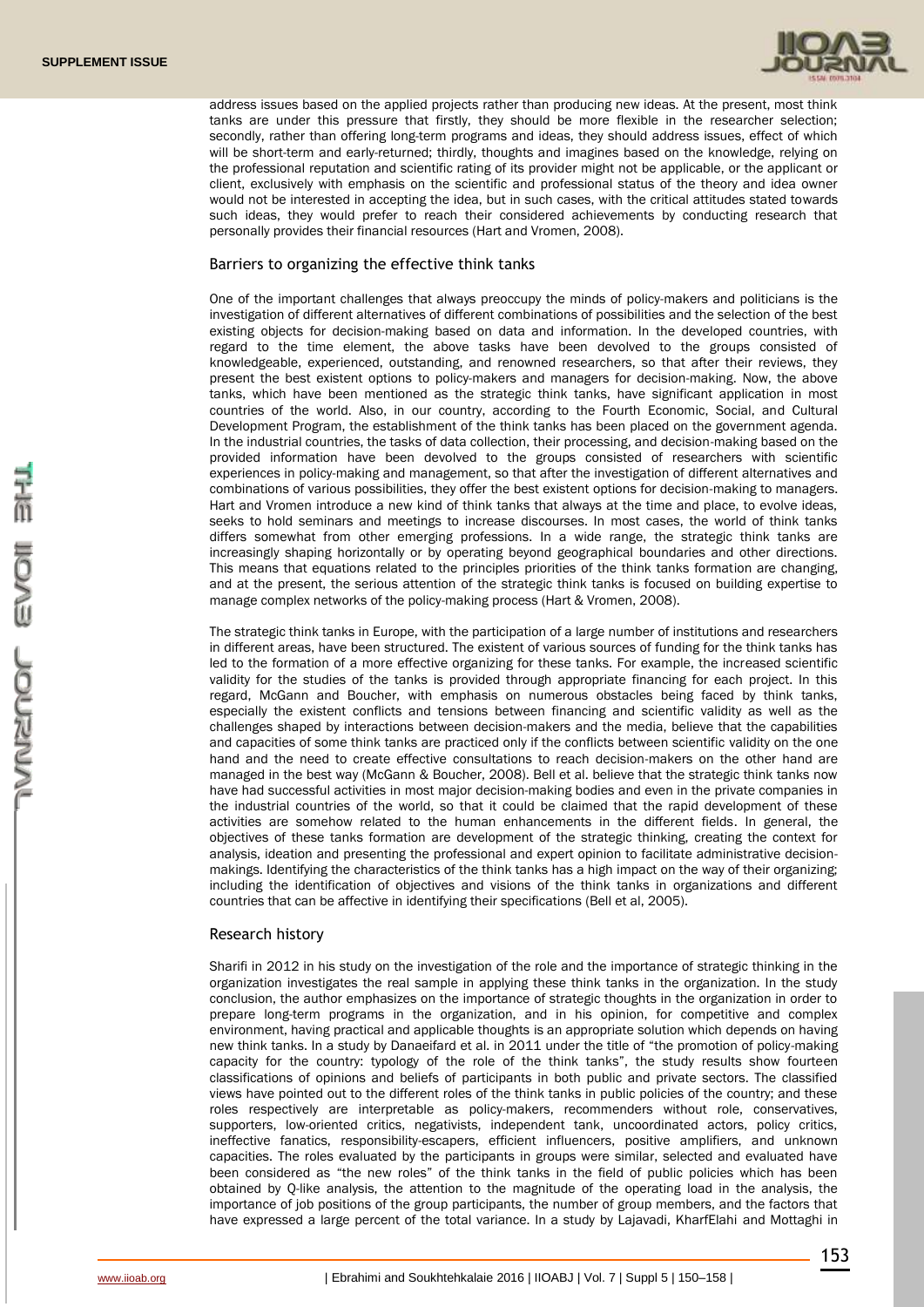

2010 under the title of "barriers to effective organization of the strategic think tanks", the study population has consisted of the management faculty members of State Universities across the country. The study results obtained by t-test and Friedman test showed that some barriers have had the most significant impact on the effectiveness of organizing the think tanks. Also, there is a direct and strong relationship between organizing the tanks and their effectiveness. On the other hand, three factors also have not been considered as the barriers to effective organization of the think tanks and have not been approved. Bauer in his article in 2011 under the title of "the role of information technology in the establishment of the strategic think tanks" has investigated the organizations that have used information technology as a more competitive advantage than competitors and have benefited from the formation of the creative and innovative think tanks in order to fulfill the goals of the organization in accordance with new technologies; viewing the profiles of three senior managers of the study organizations are seen: identifying the organization situation; identifying gaps or unfulfilled opportunities; and tracing the environmental factors. Bauer considers these components as the output result of the think tanks in successful organizations that, relying on the latest technologies while facilitating the realization of their goals, try to ensure a continuous growth. Pohan in his study in 2008 about the creation and development of think tanks considers the emergence of a large number of problems and also the existing issues in the inter-organizational communications as a result of poor management of the think tanks and emphasizes that in many cases, the implementation of the ideas and attitudes within and between independent firms, as a management method, has not enough accuracy, delicacy, and firmness, devotes much time to build trust and attract others, and especially in the absence of governance structures and contractual arrangements with effective and appropriate usage to ensure the real and special cases, it lacks the necessary decisiveness.

# MATERIALS AND METHODS

# The research methodology

This research is Applied-Res in terms of the aim and is descriptive-scanning and cross-sectional in terms of method; and in terms of information gathering, it can be considered as a kind of field research.

The study population is two groups, that the first consists 12 faculty members who are members of the think tank of Islamic Azad University of Gaemsahr, and the second consists of all 300 faculty members of the university; so that the volume and the sample of the second group, according to the Cochrane method, was determined 160 people, that the samples were selected by the relative stratified sampling method. The tool for gathering the required data on the investigation of the situation and performance of the think tank in Islamic Azad University of Gaemsahr has been a questionnaire based on [6] study. This questionnaire includes three parts of: 1) general questions, 2) 10 specific questions to investigate the performance of the think tank from the viewpoint of the think tank members, and 3) 19 specific questions to evaluate the think tank situation from the viewpoint of the faculty members.

Validity of this study questionnaire is of formal and content validity kind; that in this regard, the content of the questionnaire was analyzed by honorable supervisor; and after identifying and declaration of their opinion, the used questionnaire was recognized as appropriate and in accordance with the model. To determine the stability, the method of Chronbach's alpha calculation has been employed, so that the amounts of the calculated alphas for the variables of the think tank performance and the think tank situation equaled to 0.85 and 0.87, respectively, have been used.

# The theoretical framework of the research

The think tanks which have been formed informally nearly in 1800, and in 1960, after World War II, they have been recognized and noted; and also, as the substrate shaping public opinions and decision-making for community managers, in some communities, they have an influential mission. To investigate the status of the think tank in Islamic Azad University of Gaemshahr, the previous studies conducted on the think tanks were studied. So far, limited in the country studies have addressed the "think tank". Most of these studies lack a comprehensive conceptual model to investigate the status of the think tank. Of the few good studies conducted in this regard has been the study by [7]. In their study, these researchers investigated the barriers to effective shaping and organizing the think tanks by employing the comments of the management faculty members of the State Universities in Iran and identified the barriers. By referring to the contents of the interviews and the gathered articles and scientific resources of the study, they identified 16 factors as the study indices to identify the barriers to effective organizing in the think tanks and compared and analyzed these factors by statistical tests. Due to the proximity of the present study subject to Lajavardi's et al study as well as the sameness of the study population members in both studies, in this study the pattern used by the mentioned researchers is used and the status of the think tanks in Islamic University of Gaemshahr is addressed.

#### The research questions

1. Is there the think tank of Islamic Azad University of Gaemshar?

2. If the answer to the question 1 of the research on the existence of the think tanks in Islamic Azad University of Gaemshar is positive, from the tank members view, how is their performance and how are prioritized their ratings?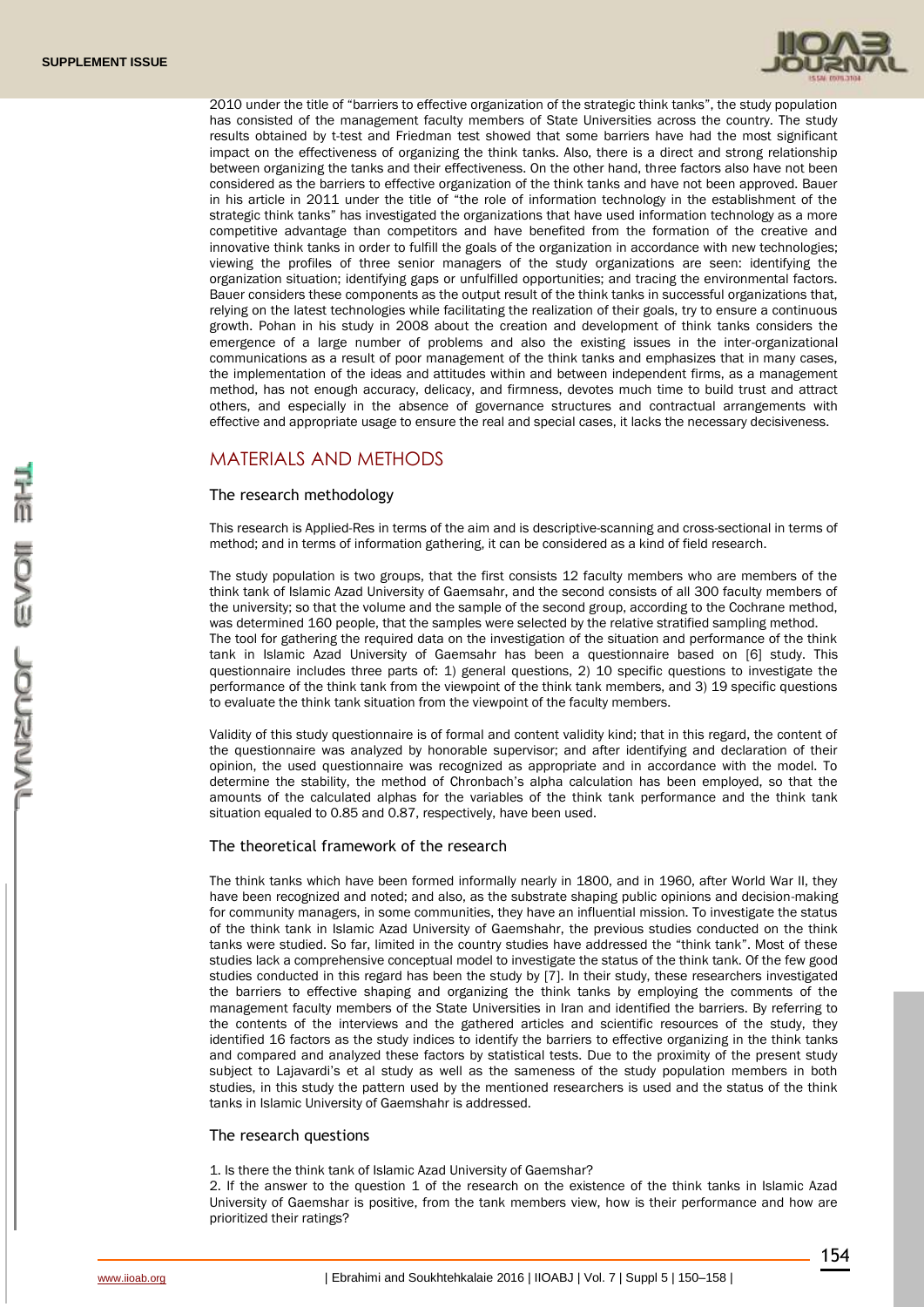

3. From the viewpoint of the faculty members, how is the status of the think tanks in Islamic Azad University of Gaemshar?

Using descriptive statistics methods such as drawing frequency distribution, frequency percent, relative cumulative frequency, mean, median, standard deviation, minimum, and maximum tables and charts, the data were described; and inferential statistics methods such as Kolmogorov-Smirnov, one-sample t-test, and Friedman test were used to analyze the data. The software SPSS was used to evaluate the research questions, and Kolmogorov-Smirnov test was used to assess the normality of the data obtained from the study variables.

# Data analysis

# Descriptive findings

In the descriptive assessment, of 10 members of the think tank, the all were male, and of 169 faculty members, 136 were male (80.5%) and 33 were female (19.5%); in the marital status of 10 members of the think tank, all were married; of 169 faculty members, 22 were single (13%) and 147 were married (87%). In the age ranges, of 10 members of the think tanks, 2 (20%) were 31 to 40 years old, 6 (60%) were 41 to 50 years old, and 2 (20%) were above 50 years old; and of 169 faculty members, 66 (39.1%) were 31 to 40 years old, 60 (35.5%) were 41 to 50 years old, and 43 (25.4%) were above 50 years old. Finally, in the work experience discussion, of 10 members of the think tank, 2 (20%) had 6 to 10 year's experience, 2 (20%) had 11 to 15 year's experience, 4 (40%) had 16 to 20 years experience, and 2 (20%) had above 20 years experience; and of 169 faculty members, 16 (9.5%) had less than 5 years experience, 51 (30.2%) had 6 to 10 years experience, 55 (32.5%) had 11 to 15 years experience, 34 (20.1%) had 16 to 20 years experience, and 13 (7.7%) had above 20 years experience.

# Analytic findings

After gathering the data related to the study variables, the Kolmogorov-Smirnov test was carried out, the results of which showed that the study variables were normal; therefore parametric tests were used to assess the questions and respond to them.

The first question of the study: is there the think tank of Islamic Azad university of gaemshar?

According to the conducted investigations and follow-ups, it is indicated that in Islamic Azad University of Gaemshahr, 12 faculty members were appointed under official verdicts as the think tanks members of the university, so the think tank exists in Islamic Azad University of Gaemshahr.

The second question of the study: If the answer to the question 1 of the research on the existence of the think tanks in Islamic Azad University of Gaemshar is positive, from the tank members view, how is their performance and how are prioritized their ratings?

To answer the second question, a questionnaire consisted of 10 questions has been used to assess the performance of the tank from the viewpoint of its members.

As noted above, to answer to this question, the questionnaire was distributed among the think tank members of the university, and by continuous pursuits, 10 questionnaires were completed and collected.

|                 | <b>Statements</b>                                                                                                                                   | Very low | Low           | <b>Middle</b> | High | Very<br>high |
|-----------------|-----------------------------------------------------------------------------------------------------------------------------------------------------|----------|---------------|---------------|------|--------------|
|                 | The quantity of holding meetings and sessions monthly and<br>seasonally                                                                             | 6        | 4             |               |      |              |
| $\overline{2}$  | The quality of holding meetings and sessions and discussing<br>different issues                                                                     | 8        | $\mathcal{P}$ |               |      |              |
| $\overline{3}$  | The think tank performance in solving the education problems                                                                                        | 5        | 5             |               |      |              |
| $\overline{4}$  | The think tank performance in solving macro management<br>and administrative problems in the university                                             | 6        |               |               |      |              |
| $5\overline{5}$ | The think tank performance in offering appropriate solutions<br>and strategies to take appropriate decisions                                        | 3        |               |               |      |              |
| 6               | How to improve the quality of the determined public policies<br>and its feedback on the society                                                     | 4        | 6             |               |      |              |
| $\overline{7}$  | Flexibility of the senior upstream authorities and allocation of<br>the specific budgets to exercise the determined strategies by<br>the think tank | 6        | 4             |               |      |              |
| 8               | Clear understanding and full control of the authorities on the<br>positive functions of the think tank formation in the university                  | 5        | 5             |               |      |              |
| -9              | Your satisfaction with the specific budgets in the university for<br>the think tank formation                                                       | 8        | $\mathcal{P}$ |               |      |              |
| 10 <sup>1</sup> | Interaction and consultation between the senior authorities of<br>the university and the faculty members                                            | 8        | 2             |               |      |              |

# **Table 1:** The statuses of responds to the performance indices of the think tank by its members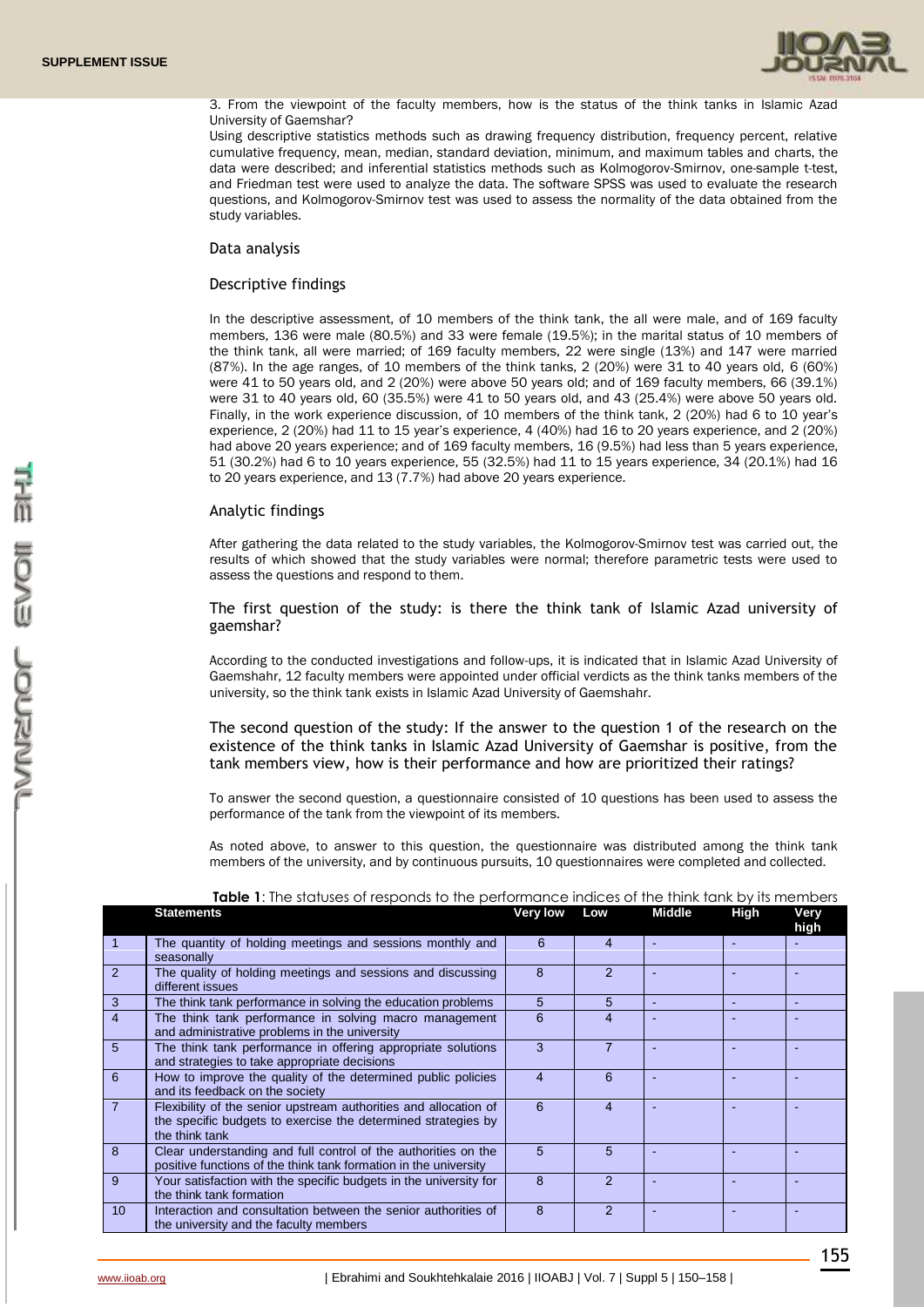

**Table 2:** The descriptive indices of the variable of the thinks tank performance from its

|                      |               |      |               |      |                              |                  | members view |
|----------------------|---------------|------|---------------|------|------------------------------|------------------|--------------|
| Research<br>variable | <b>Number</b> | Mean | <b>Median</b> | Mode | <b>Standard</b><br>deviation | <b>Minimum</b>   | Maximum      |
| The<br>think         | 10            | .41  | 1.40          | 1.40 | 0.18                         | $\overline{.10}$ | .80          |
| tank<br>performance  |               |      |               |      |                              |                  |              |

The think tank performance variable from its members view has the mean 1.41, the median 1.40, the mode 1.40, the standard deviation 0.18, the minimum 1.10, and the maximum 1.80, that the mean 1.41 over the theoretic mean 3 lays within very low-low.

According to the results, the members of the think tank in Islamic Azad University of Gaemshahr evaluated the performance of this tank as low and very low. However, by the lack of holding the tank meetings, this result seems reasonable. Naturally, when meetings are not hold regularly and in presence of members, the tank would not have any performance or have a very low performance.

Also, according to the assessment of the statements (indices), the priority of each of them through Freidman test is presented in [Table 3].

| <b>Number</b>   | <b>Statements</b>                                                                                                                                | Average<br>rating | <b>Priority</b> |
|-----------------|--------------------------------------------------------------------------------------------------------------------------------------------------|-------------------|-----------------|
|                 | The think tank performance in offering appropriate solutions and strategies to<br>take appropriate decisions                                     | 6/95              | First           |
| $\overline{2}$  | How to improve the quality of the determined public policies and its feedback<br>on the society.                                                 | 6/45              | Second          |
| $\overline{3}$  | The think tank performance in solving the education problems                                                                                     | 5/95              | <b>Third</b>    |
| $\overline{4}$  | Clear understanding and full control of the authorities on the positive functions<br>of the think tank formation in the university               | 5/95              | <b>Third</b>    |
| $5\overline{5}$ | The quantity of holding meetings and sessions monthly and seasonally                                                                             | 5/45              | <b>Fourth</b>   |
| 6               | The think tank performance in solving macro management and administrative<br>problems in the university                                          | 5/45              | Fourth          |
|                 | Flexibility of the senior upstream authorities and allocation of the specific<br>budgets to exercise the determined strategies by the think tank | 5/45              | Fourth          |
| 8               | The quality of holding meetings and sessions and discussing different issues                                                                     | 4/45              | Fifth           |
| 9               | Your satisfaction with the specific budgets in the university for the think tank<br>formation                                                    | 4/45              | Fifth           |
| 10              | Interaction and consultation between the senior authorities of the university<br>and the faculty members                                         | 4/45              | <b>Fifth</b>    |

According to [Table 1] and Friedman ratings, the highest rate is for the fifth index: The think tank performance in offering appropriate solutions and strategies to take appropriate decisions with the average rating 6.95; and the lowest rate is for second statement: The quality of holding meetings and sessions and discussing different issues with the average rating 4.45; ninth: Your satisfaction with the specific budgets in the university for the think tank formation with the average rating 4.45; and tenth: Interaction and consultation between the senior authorities of the university and the faculty members with the average rating 4.45.

The third question of the study: from the viewpoint of the faculty members, how is the status of the think tanks in islamic azad university of gaemshar?

Before examining the research question, we do the descriptive investigation of the variable. [Table 4] presents the descriptive indices such as mean, median, mode, standard deviation, maximum, and minimum.

**Table 4:** The descriptive indices of the research variable from the faculty members view

| Research<br>variable               | <b>Number</b> | Mean | Median | Mode | <b>Standard</b><br>deviation | Minimum <sup>1</sup> | <b>Maximum</b> |
|------------------------------------|---------------|------|--------|------|------------------------------|----------------------|----------------|
| <b>The</b><br>think<br>tank status | 196           | 2.95 | 2.84   | 2.42 | 0.54                         | 2.00                 | 4.42           |

As shown in [Table 4], the think tank variable has the mean 2.95, the median 2.84, the mode 2.42, the standard deviation 0.54, the minimum 2.00, and the maximum 4.42; which in terms of descriptive, the calculated mean (2.95) is less than the theoretic mean, so the think tank status in Islamic Azad University of Gaemshahr, from the faculty members view, is less than average.

After the normality test and proving the descriptive indices of the research variable, the third question of the study has been investigated. To investigate and analyze the study question, the one-sample t-test was used. As the statements are with five-option Likert responses, the resulted mean for each variable was compared with the theoretic mean with the value 3, the null hypothesis in this test is the mean less than or equal to 3, and when the value of the computational t is large or the value of sig. is less than 0.05, that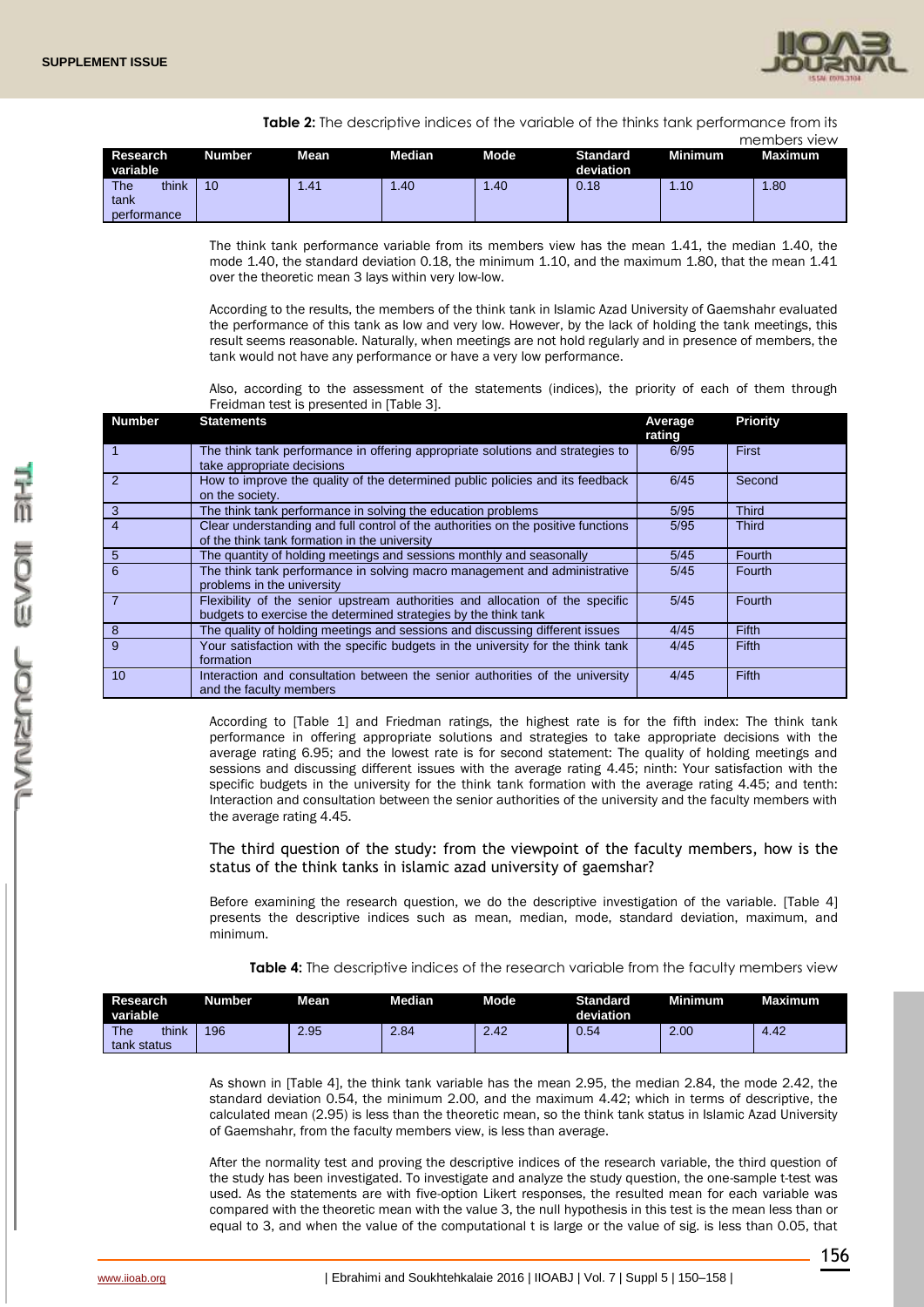

means that the level of that variable is higher than the average, and if the value of sig. is higher than 0.5, that means that the level of the considered variable is less than or equal to the average.

**Table 5:** The investigation of the think tank status in University of Gaemshahr from the viewpoint of the faculty members using the one-sample t-test

| Variables                                             |       | The constant value of the test 3 |                       |             |                      |             | Test result                               | <b>Status</b> |  |
|-------------------------------------------------------|-------|----------------------------------|-----------------------|-------------|----------------------|-------------|-------------------------------------------|---------------|--|
|                                                       |       | Mean                             | Standard<br>deviation | t-statistic | Degree of<br>freedom | Probability |                                           |               |  |
| <b>Strategic</b><br>tanks<br>(whole<br>questionnaire) | think | 2.95                             | 0.54                  | $-1.09$     | 168                  | 0.95        | <b>Null</b><br>hypothesis<br>confirmation | Inappropriate |  |

To investigate the status, the following hypotheses are used.

H0. The think tank status in Islamic Azad University of Gaemshahr is not sociable from the viewpoint of the faculty members.

H1. The think tank status in Islamic Azad University of Gaemshahr is sociable from the viewpoint of the faculty members.

$$
\begin{cases} H_0: \ \mu = 3 \\ H_1: \ \mu \neq 3 \end{cases}
$$

As it can be seen, the research variable, i.e. the think tank has the mean 2.95 and the standard deviation 0.54, and with regard to the t-statistic value -1.09 and the probability value 0.05, the null hypothesis of the research is confirmed; so the think tank status lays in less than the average 3. Therefore, the think tank status in Islamic Azad university of Gaemshahr has not a sociable status.

# **CONCLUSION**

First, Kolmogrov-Smirnov test was used to investigate the data distribution of the quantitative variables; and the results showed that the research variables have normal distributions; and after conducting this test and achieving this result, we were allowed to use the parametric test in order to investigate the research questions.

The results indicate that the think tank exists, but it has a performance within very low-low range, and the most important causes of it, respectively, are: 1) the highest rating on the fifth items: the performance of the think tank in offering appropriate solutions and strategies in order to take appropriate decisions with the average rating 6.95; 2) the second priority on the sixth items: how to improve the quality of the determined public policies and its feedback on the society with the average rating 6.45; 3) the third priority on the third items: the performance of the think tank in solving the problems of the education system with the average rating 5.95; and on the eighth items: clear understanding and nobility of the authorities on the positive functions of the think tank formation in the university with the average rating 5.95; 4) the fourth priority on the first items: the quantity of holding the meetings and sessions monthly and seasonal with the average rating 5.45; on the fourth items: the performance of the think tank in solving the management and administrative macro-problems with the average rating 5.45; and on the seventh items: the flexibility of the senior upstream officials and allocation of the specific and determined budgets to practice the determined strategies by the think tank with the average rating 5.45; 5) and finally, the last and the least important priority on the second items: the quality of holding the meetings and sessions and discussing various issues with the average rating 4.45; on the ninth items: the extent of your satisfaction with the specified budgets in the university to form the think tank with the average rating 4.45; and on the tenth items: the interaction and consultation between the senior authorities and faculty members of the university with the average rating 4.45.

# Suggestions based on the research findings

Based on the obtained data and the results of the present research questions, some suggestions for improving the statuses of the strategic think tanks in Islamic Azad University of Gaemshahr and other universities are offered as follows:

1. The allocation of a suitable budget and various financial suppliers in the university plays a positive role in the formation and the appropriate status of the think tanks.

2. To exploit the professional views in the university plans by the enjoyment of all scientific capabilities and the experience human forces of the university.

3. The existence of flexibility, understanding and consultation between members (faculties) to take common decisions in the think tanks undoubtedly will be effective in upgrading the place of the this tank to create thought.

4. The practical believe of the senior authorities of the university to the participative management system and the extent in which suggestions and critiques are welcomed by the faculty members in order to achieve the university goals and programs.